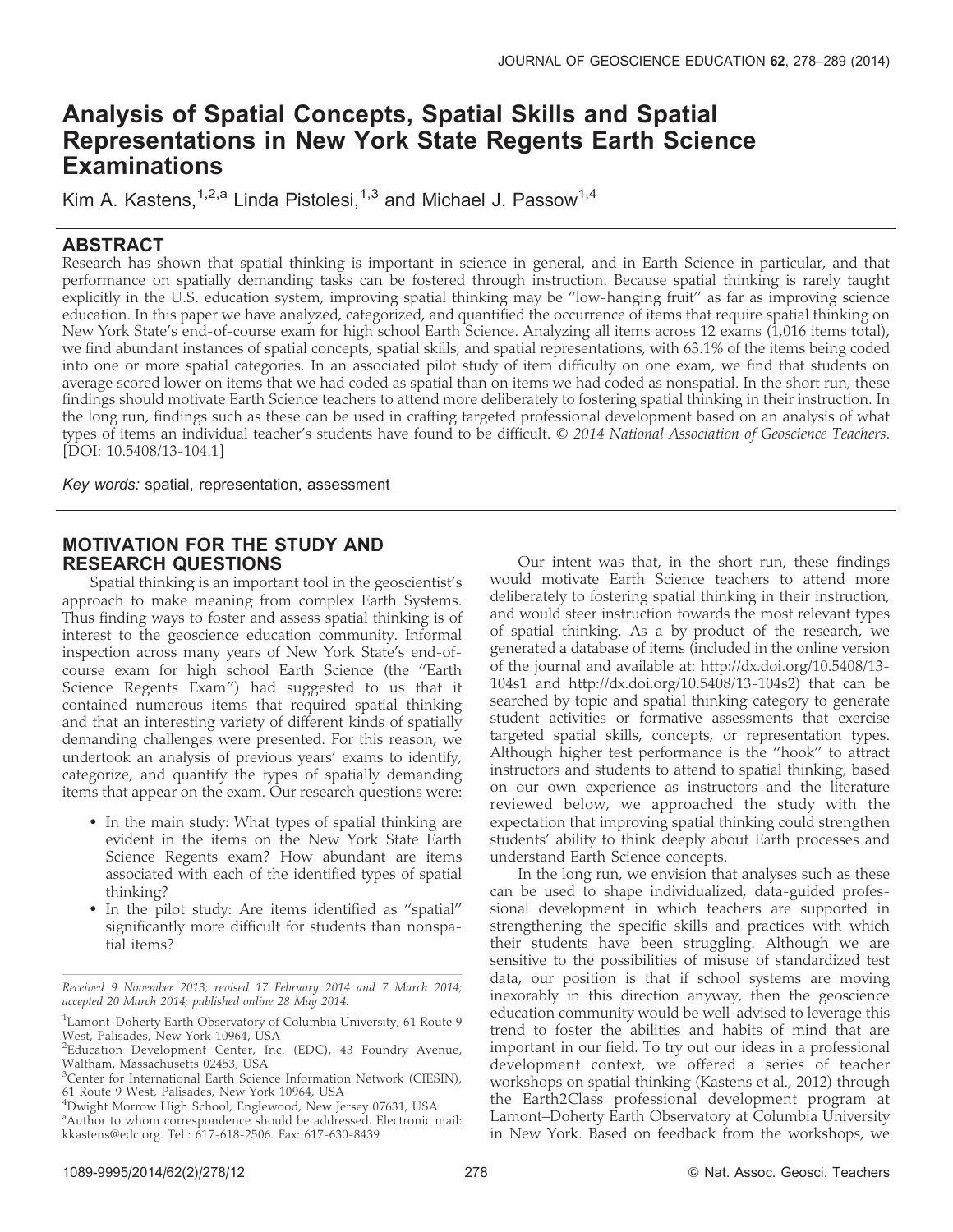then wrote a series of three articles for practitioners describing instructional strategies targeting three of the spatial thinking challenges that we commonly found on the Regents exam (Kastens and Passow, 2012; Passow and Kastens, 2013; Roessel et al., 2013).

# CONTEXT

In this section, we offer an operational definition of spatial thinking, and review the literature showing (a) that spatial thinking is important in science, especially Earth Science; (b) that spatial thinking can be improved; and (c) that spatial thinking tends to be undertaught in U.S. schools and, thus, may be ''low-hanging fruit'' for the improvement of Earth Science education. We also describe the New York State Regents course and exam, upon which our study is conducted.

### Spatial Thinking Is Important in Science, Especially Earth Science

Spatial thinking in the context of Earth Science involves envisioning, manipulating, or drawing meaning from the position, shape, orientation, trajectory, or configuration of objects or phenomena, or groups of objects or phenomena. The ability to create and extract insights from 2D spatial representations—including maps, diagrams, profiles, block diagrams, and stratigraphic sections—is part of spatial thinking. Envisioning and reasoning about 3D structures such as folded rocks, and 3D processes such as the orbital causes of seasons, eclipses, and tides, is also part of the mix. Spatial thinking uses the properties of space as a vehicle for structuring problems, for finding answers, and for expressing solutions (National Research Council [NRC], 2006).

The National Research Council (2006) has published a comprehensive report on the importance of fostering spatial thinking in K–12 education. The report compiles evidence from multiple domains of science and geography, considering the role of spatial thinking in great accomplishments at the frontiers of knowledge, and in more ordinary accomplishments in science classrooms. More recently, Uttal and Cohen (2012) compiled evidence that spatial ability can serve as a gatekeeper skill for entry into the STEM education and workforce pipeline. The National Science Foundation's education directorate has funded a major science of learning center, The Spatial Intelligence and Learning Center (SILC), which has selected geoscience as one of its major content areas. Kastens and Ishikawa (2006) articulated a taxonomy of spatial thinking in geosciences including recognizing, describing, and classifying the shape of objects such as fossils and minerals; describing the position and orientation of objects such as faults; making and using maps to organize, archive, and convey information; envisioning processes in three dimensions; and using spatial-thinking strategies to think about nonspatial phenomena. Kastens (2010) makes a further linkage between geoscience education and the literature on object versus spatial visualization (Kozhevnikov et al., 2005). The 2009 annual conference of the Geological Society of America devoted a special session to ''Spatial Skills in the Geosciences'' (Karabinos, 2009; Libarkin et al., 2009; Riggs, 2009; Shipley, 2009), and an NSF-funded

project to create a ''Synthesis of Research on Thinking and Learning in the Geosciences'' selected spatial thinking as one of four focus areas (Kastens et al., 2009). Some branches of geosciences are more spatially demanding than others (Dyar, 2012); in particular, Liben and Titus (2012) and Liben et al. (2011) analyzed the close relationship between spatial thinking and field structural geology tasks.

### Spatial Performance Can Be Improved

Research has documented large individual differences on a wide range of spatial tasks (Liben, 2006). Many students struggle with such thinking, as documented so vividly in the classic film, A Private Universe (Harvard Smithsonian Institution for Astrophysics, 1987), which shows both high school students and newly minted Harvard graduates stumbling through flawed explanations of the causes of seasons and lunar phases.

Early efforts to improve performance on spatial tasks met with limited success, finding either little improvement or improvement that did not transfer well to related tasks (e.g., Liben and Golbeck, 1984; Sims and Mayer, 2002). Folk wisdom and stereotypes have reinforced the impression that some people are just not good at spatially demanding tasks such as reading maps. More recent research has shown, however, that spatial thinking can be improved through instruction and practice (Uttal et al., 2013). Sorby (2009; Sorby and Baartsmans, 2000) has improved the grades and retention rate of spatially challenged undergraduate engineering students by offering an optional semester course in spatial visualization. Piburn et al. (2005), Titus and Horsman (2009), and Ormand, et al. (2013) have documented student improvement on psychometric tests of spatial ability following spatially intensive college geology courses.

### Spatial Thinking Is Undertaught in U.S. Schools

Gohm and colleagues (1998) compared high school students gifted in spatial ability with a mathematically gifted sample. The students gifted in spatial ability, or high-spatial students, were less likely to be recognized by their schools as accomplished, received less college guidance from the school, and achieved lower levels of academic and career success. There is also a gender equity aspect to schools' lack of attention to spatial thinking. On several well-studied spatial abilities measures, boys and men tend to outperform girls and women. The causes of this discrepancy are controversial, but the data are robust (Linn and Petersen, 1986; Liben, 2006), and spatial thinking may have been a contributing factor to females' historically low participation in science. Virtually every school in America offers remediation for students who struggle with reading, and those programs are disproportionately populated by boys. Almost no schools offer remediation in spatial thinking, the cognitive skill set disproportionately difficult for girls. In other words, both high-spatial and low-spatial children are ill-served by schools' lack of attention to spatial thinking.

At the level of the classroom teacher, experienced science teachers may intuit that visual or spatial thinking is important, but they rarely offer specific instruction in strategies to master the necessary techniques. Although the ''Learning to Think Spatially'' report (NRC, 2006) discussed spatial thinking in science, geography, and daily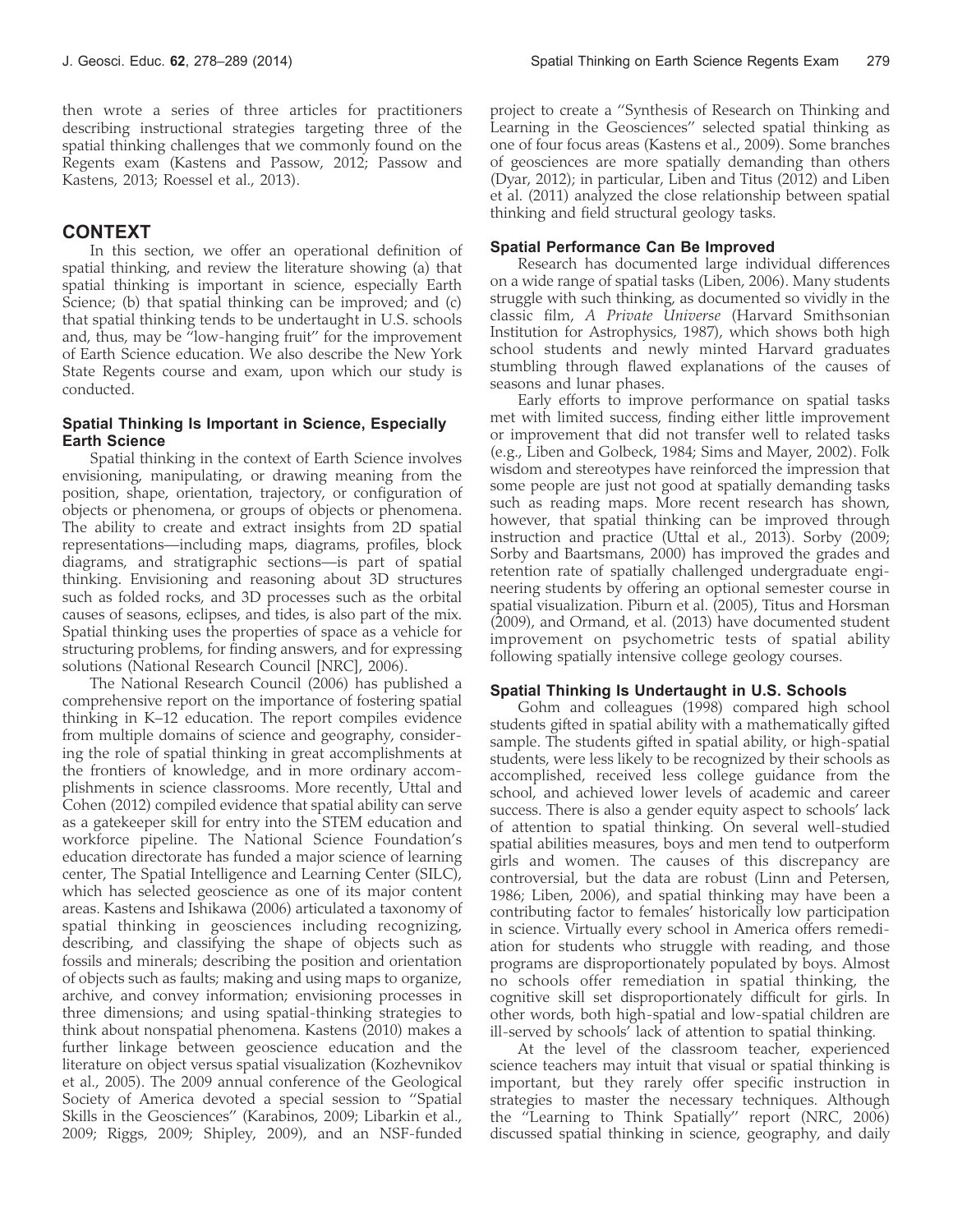life, the impact on teachers and teacher preparation programs has been mainly in geography (e.g., Geography Education National Implementation Project, n.d.). One science teacher preparation textbook (Baker and Piburn, 1997) included an excellent chapter on ''Spatial Science,'' but that book is now out of print and this theme has not carried forward into current texts for preservice teachers.

### The New York State Earth Science Course and Exam

New York State Education Department's ''Physical Setting: Earth Science'' course (also known as ''Regents Earth Science'') is a comprehensive course covering the solid Earth, atmosphere, hydrosphere, and selected topics in space science (New York State Education Department [NYSED], n.d.[a]). A state-set Earth Science exam has been administered to students in high schools since 1941, and to accelerated students in middle schools since the late 1980s. In 2011–2012, 161,637 students took the exam, with a 73% passing rate (NYSED, 2013).

The exam comprises a three part written test (85%), plus a performance test (15%). The written test comprises 50 multiple choice questions and either 34 or 35 constructed response items. Before a student can take the exam, the teacher must certify that the student has completed a minimum of 1,200 minutes of laboratory experiences. Past exams are made available in their entirety through the Department of Education website (NYSED, n.d.[b]), and these items are widely used by teachers across the nation to create tests and assignments. A distinctive feature of the exam is that students are provided with a 16-page booklet of reference materials (The Earth Science Reference Tables, or ESRT), including geological and landform maps of New York, plate tectonic and ocean current maps of the world, rock and mineral identification keys, and so forth (NYSED, n.d.[c]). Experienced Earth Science teachers have students work with these reference tables constantly throughout the year to build familiarity with the representations, including spatial representations, that will be needed to answer exam items.

Regents exams are developed in accordance with a standardized protocol (New York State Office of State Assessment, 2013). Test items are created based on standards and test specifications approved by the Board of Regents. NYSED solicits item writers from classroom teachers, who attend workshops about how to produce acceptable items. Once item writers submit their contributions, these are edited at NYSED and, if appropriate, suitable diagrams are created. Then another committee of teachers and NYSED staff review the content, advise on special issues/populations, and assemble field test forms. Following protocols to ensure security of field tests, tests are administered by selected schools. Field test results are analyzed to estimate reliability and generalizability. Field test statistics and test specifications guide selection of items used in creating the operational tests.

A few previous researchers have analyzed aspects of the Regents Earth Science course and exam. Ladd (1972) and Orgren and Doran (1975) studied the introduction of a revised and more inquiry-oriented version, and documented changes in both the curriculum and associated teaching practices. Contino (2012) examined alignment among the

June 2010 exam, the National Science Education Standards (NRC, 1996), and the New York State Physical Sciences/ Earth Science Core Curriculum document. She found that the exam and the curriculum document were ''slightly aligned,'' with the curriculum document calling for higher cognitive levels than were tested on the exam. Contino and Anderson (2013) analyzed the relationship between teachers' enacted curriculum and the Regents exam and Core Curriculum, finding that experienced teachers included content in their lessons that was not addressed in the Core but was often found on the Regents exam.

# METHODS

# **Materials**

The Physical Setting/Earth Science exam is offered three times per year in January, June, and August. We worked with all of the exams for 2008, 2009, 2010, and 2011, for a total of 12 written exams. Each written exam has either 84 or 85 items, and all items have been released, so we analyzed a total of 1,016 items. We did not work with the separate, hands-on "lab practical exam," although we note that two of the tasks (epicenter location and constructing an elliptical orbit) would fall within our criteria for spatial thinking. All of the exams analyzed are available for download at http:// www.nysedregents.org/earthscience/, along with students' answer booklet, teachers' scoring key, and rating guide. We analyzed the items alongside the Earth Science Reference Tables that were current when each exam was administered: using the 2001 version of the ESRT in analyzing 2008 and 2009 exams, and the 2010 ESRT for the 2010 and 2011 exams.

# Coding by Topics

All items on all 12 tests were coded by topic, using four categories: Geosphere, Hydrosphere, Atmosphere, and Space. Topic coding was done by author M.J.P., informed by his 25 years of experience working with this exam as a teacher, item writer, and teacher-educator. The Geosphere category includes surface and internal processes and structures of the solid Earth, as well as geological history. Geography topics, such as latitude and longitude and topographic map reading, were also coded as Geosphere. Hydrosphere includes liquid water, ice, and the water cycle (but not clouds). Atmosphere includes global circulation, weather (including clouds), and climate (including paleoclimate). The Space category is dominated by questions about the Earth–Sun–Moon system, but also includes items about other planets, stars, and cosmology. Items that might fall into two categories were coded based on where in the curriculum the topic is typically taught by Regents Earth Science teachers. For example, precipitation is part of the water cycle, but is typically taught as an aspect of weather and climate, so was coded as ''Atmosphere'' rather than ''Hydrosphere.'' Weathering and erosion are typically taught as part of the rock cycle, so were coded as ''Geosphere.'' Author K.K. did a second coding by topic of two exams (16.7% of the items) and, after training, the intercoder agreement was 93.5%.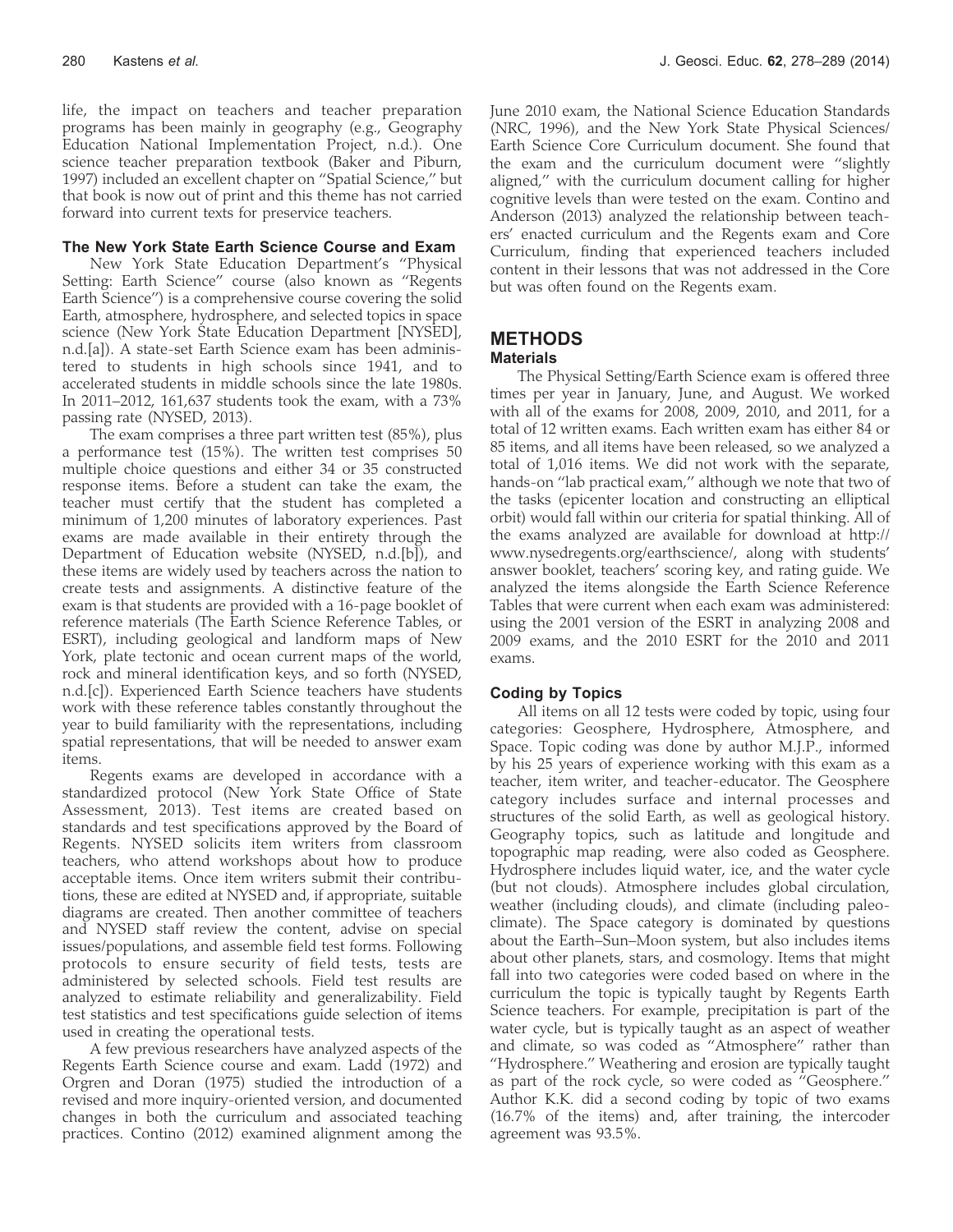### Coding by Spatial Thinking Attributes

We were not aware of any prior analysis of the spatial elements of assessment items, so we had to begin by finding or developing a set of coding categories, definitions, and examples. We considered the spatial categories used by Kastens and Ishikawa (2006) to describe the spatial thinking of geoscience professionals, the geographers' spatial taxonomy as summarized by the National Research Council (2006), and the system of ''spatial concept perspectives'' assembled by the TeachSpatial project (TeachSpatial, n.d). We also consulted the cognitive science literature on spatial thinking, which provided descriptions of additional specific spatial skills (e.g., Downs and Liben, 1991; Hegarty and Waller, 2004).

Finding that none of these were exactly suited to our needs, we allowed the coding themes and categories to emerge from the data, while remaining faithful to the spirit of the prior taxonomies. An important overarching decision was to code for three broad categories—spatial concepts, spatial skills, and spatial representation. An item could then receive multiple subcodes, either within a broad category or in multiple broad categories. Another foundational decision was that we did not code for metaphorical uses of spatial thinking, in which space is used to represent an inherently nonspatial attribute (e.g., temperature or salinity), a category considered spatial thinking by Kastens and Ishikawa (2006) but not by all readers. This was a conservative choice, insofar as it results in a lower percentage of items being coded as spatial than would otherwise be the case.

Developing the coding schema required numerous iterations of coding, comparing, discussing, and reconciling. All items were coded for spatial attributes by two authors, K.K. and L.P. Differences were resolved by discussion. Early in the process, reconciling discrepancies often involved adding categories or modifying or clarifying definitions. After the coding schema stabilized, the interrater consistency between the two coders was 89.5%. We then recoded the earlier-coded exams to be consistent with the later-coded exams. As the coding schema was an outcome of the project, it is described in the Results section.

#### Development and Affordances of the Database

After the codings were finalized, the data for each item were entered into a searchable database built in FileMaker Pro. The record for each item includes the test date, item number, and presence or absence of each of the spatial and topic codes. The item prompt (both text and graphic, if any), the correct answer from the answer key, and any additional text or graphic provided on the students' answer sheet were also entered into designated fields of the database.

We used the database in two ways: first, to generate the data analyzed for this study, and second, to develop handson activities around specific spatial thinking challenges for use in our professional development series. The database is available in the online version of the journal and at http://dx. doi.org/10.5408/13-104s2 for use by other researchers or curriculum developers.

### Pilot Study of Spatial versus Nonspatial Item Difficulty

Our intended study was about the abundance of spatially demanding items. However, in the course of the

study, an opportunity arose to examine a sample of student results for item difficulty. We had item level data (percentage correct for each item) from 26 schools in one geographic region for the June 2010 exam. We view this as a feasibility study done on a convenience sample, rather than as definitive data. We present these findings to encourage future research, and to spur the collection and archiving of data in a form that will facilitate such studies on a statewide scale.

# RESULTS

We present, first, a description of the range of types of spatial thinking present in the Regents exam, followed by an analysis of the abundance of the various spatial elements, and finally a glimpse at the difficulty of spatial versus nonspatial items.

### Categories of Spatial Thinking

The types of spatial thinking that we found in the Earth Science Regents exam are defined briefly in Table I. The full coding schema, suitable to be used or adapted for future research studies, is included in the supplemental material (available in the online version of the journal and at: http:// dx.doi.org/10.5408/13-104s3). Spatial elements fall in the broad categories of Spatial Concepts, Spatial Representations, and Spatial Skills.

Within Spatial Concepts, the first several subcodes deal with where something is located, either relative to a frame of reference or relative to something else: Position (SC-Po), Configuration (SC-Cn), Distance (Ds). The next several subcodes deal with changes of position over time: Motion (SC-Mo), Speed (SC-Sp), and Trajectory (SC-Tr). Direction (SC-Dr) can refer to either a static position (e.g., northern New York) or a dynamic motion (e.g., a northward flowing stream). After that, are subcodes dealing with size: Size (SC-Sz), Volume (SC-Vl), and Area (SC-Ar); followed by subcodes dealing with shape: Shape (SC-Sh, Texture (SC-Tx). Angle (SC-An) can refer to either shape (e.g., in a crystal) or location (e.g., degrees above the horizon of a star). In Regents Earth Science, Gradient (SC-Gr) is most commonly about the shape of the Earth's surface, but the subcode is defined broadly enough that variation across space in other attributes could also be included. The final two subcodes take a more Earth Systems perspective: Global interconnection (SC-GI) and Cycle (SC-Cy).

Items coded in the broad category of Spatial Representations require students to interpret process or structure from some kind of visual representation in which at least one of the dimensions of the paper is used to represent a spatial dimension in the real Earth System. Maps (SR-Mp) and Cross-sections/Profiles (SR-Pf) are both two-dimensional representations, distinguished by whether the two dimensions are parallel to the Earth's surface (SR-Mp) or perpendicular (SR-Pf). Block diagrams (SR-Bd) represent three Earth dimensions, while Graph of Y versus Distance (SR-Gd) represents a single Earth dimension. Visual representations of the solar system are common on the Regents exam, and do not fit cleanly into the categories above, so are given their own subcode (SR-SS). Items with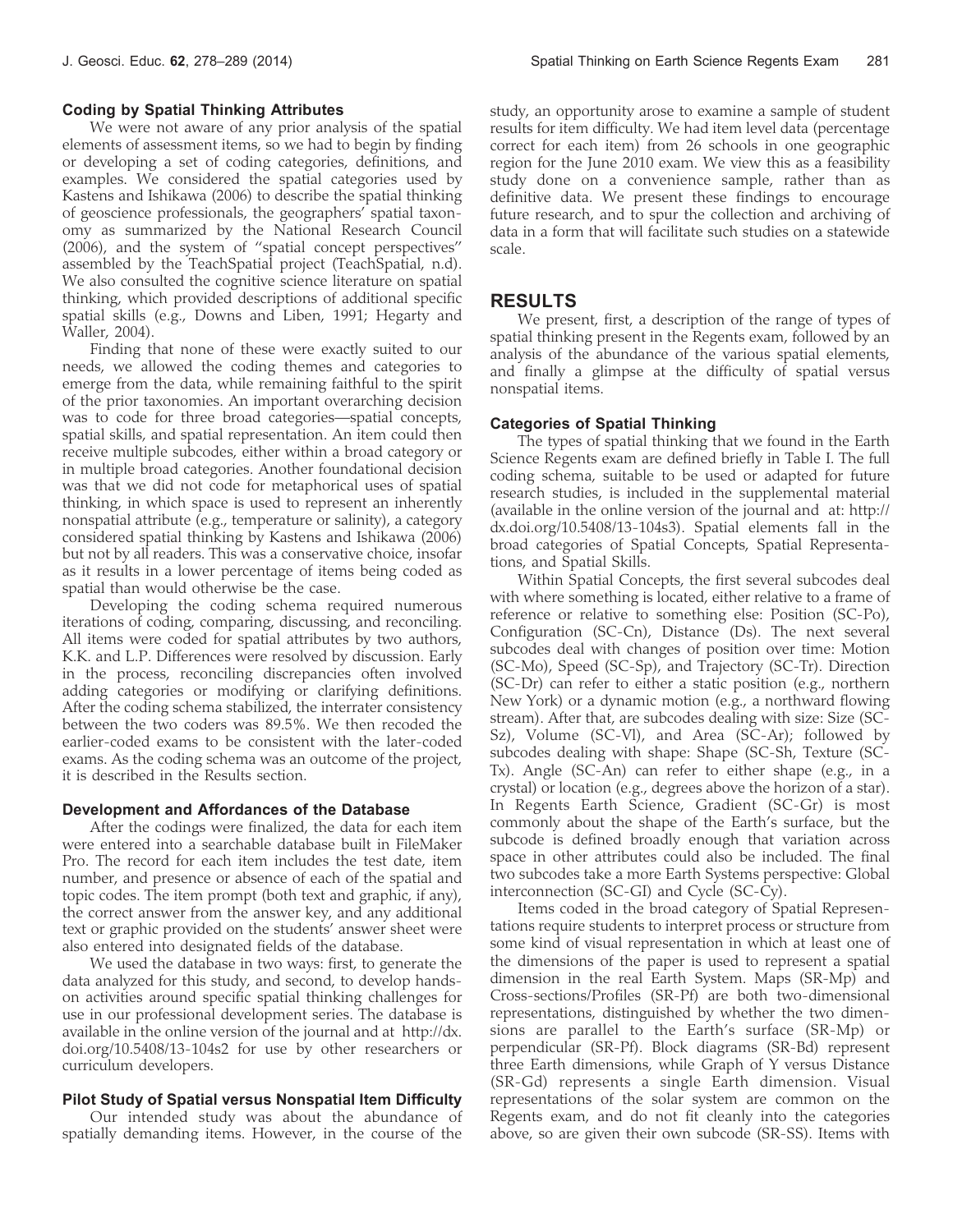# TABLE I: Coding categories.

| Spatial Concepts (SC)                                                                                                                                                                                                                                                                              |  |  |  |  |
|----------------------------------------------------------------------------------------------------------------------------------------------------------------------------------------------------------------------------------------------------------------------------------------------------|--|--|--|--|
| Position (SC-Po). Where something is (in space, in the earth, on the earth's surface)                                                                                                                                                                                                              |  |  |  |  |
| Configuration (SC-Cn). The relative position of two or more objects, attributes or phenomena.                                                                                                                                                                                                      |  |  |  |  |
| Distance (SC-Ds). How far apart things are in or on the Earth.                                                                                                                                                                                                                                     |  |  |  |  |
| Direction (SC-Dr). Where things lie or are going in relation to a frame of reference. Direction can refer to either a static position<br>(e.g., northern New York State), or to a dynamic direction of motion (e.g., northward flowing stream).                                                    |  |  |  |  |
| Motion (SC-Mo). Change of position through space or in space. The path and direction of the motion may or may not be specified.                                                                                                                                                                    |  |  |  |  |
| Speed (SC-Sp). Speed is distance/time and therefore can sometimes be spatial (but often is not). Speed does not include direction<br>(i.e., it is scalar).                                                                                                                                         |  |  |  |  |
| Trajectory (SC-Tr). Trajectory refers to motion along a path. If there is no path specified, code simply as "motion." Path can be<br>straight or curved.                                                                                                                                           |  |  |  |  |
| Angle (SC-An). The rotational space between two lines or planes. One of the "planes" can be the Earth's surface.                                                                                                                                                                                   |  |  |  |  |
| Size (SC-Sz). How big or small something is (without a connotation of one-, two-, or three-dimensional and with the caveat that<br>size must be germane to the Earth process[es] being probed).                                                                                                    |  |  |  |  |
| Volume (SC-VI). The amount of three-dimensional space an object (or a void) occupies.                                                                                                                                                                                                              |  |  |  |  |
| Area (SC-Ar). The amount of two-dimensional space an object occupies.                                                                                                                                                                                                                              |  |  |  |  |
| Shape/morphology (SC-Sh). The distinctive quality of the outline or external form of an object or landform. Counted only if<br>shape is germane to Earth process being probed.                                                                                                                     |  |  |  |  |
| Texture (SC-Tx). Microtopography (e.g., glacial grooves). Code if texture causes or is caused by an Earth process being probed, not<br>if purely descriptive.                                                                                                                                      |  |  |  |  |
| Gradient (SC-Gr). Question requires thinking about a situation in which an Earth attribute varies systematically across space.                                                                                                                                                                     |  |  |  |  |
| Global interconnection (SC-GI). Question requires thinking about how processes in one part of the globe are impacting or can<br>impact processes or observable attributes in other parts of the globe.                                                                                             |  |  |  |  |
| Cycle (SC-Cy). An Earth material moves through space and eventually returns to its original reservoir (e.g., rock cycle, water cycle)<br>OR a spatial attribute (e.g., water level along coastline) varies over time with a regular period (e.g., tides).                                          |  |  |  |  |
| Spatial Representations (SR)                                                                                                                                                                                                                                                                       |  |  |  |  |
| Classify as spatial if the student has to interpret processes or structures from a spatial representation, including:                                                                                                                                                                              |  |  |  |  |
| Map (SR-Mp). Representation uses two dimensions of the paper to depict two spatial dimensions of Earth, both horizontal.                                                                                                                                                                           |  |  |  |  |
| Cross-section/Profile (SR-Pf). Representation uses two dimensions of paper to depict a slice perpendicular to the Earth's surface.                                                                                                                                                                 |  |  |  |  |
| Block diagram (SR-Bd). Representation uses space on the paper to depict three spatial dimensions of Earth.                                                                                                                                                                                         |  |  |  |  |
| Photograph (SR-Ph). Code as a spatial representation if size or another spatial concept can be observed in the photo and is<br>probed by the question.                                                                                                                                             |  |  |  |  |
| Graph of Y versus Distance (SR-Gd). Graph that has real-world distance as the independent variable (e.g., altitude, latitude,<br>distance onshore or offshore), and any Earth attribute (e.g., temperature, seismic wave travel time, density, grain size, velocity) as<br>the dependent variable. |  |  |  |  |
| Solar System Representation (SR-SS). Includes a view of celestial bodies (sun, moon, Earth, other planets) as seen across space.                                                                                                                                                                   |  |  |  |  |
| Other representations (SR-O). Includes other representations in which dimensions of the paper represent dimensions of the Earth<br>system.                                                                                                                                                         |  |  |  |  |
| Spatial Skills (SS)                                                                                                                                                                                                                                                                                |  |  |  |  |
| Perspective taking (SS-PT). To answer the question, student needs to envision how something would look from a viewpoint other<br>than that currently occupied by the student.                                                                                                                      |  |  |  |  |
| Visual penetrative ability (SS-VPA). The student needs to envision or imagine the inside of a volume when only the exterior is<br>shown (Kali and Orion, 1996).                                                                                                                                    |  |  |  |  |
| Mental animation (SS-MA). Student needs to or would benefit from envisioning that objects are moving or deforming, and how<br>they are moving or deforming.                                                                                                                                        |  |  |  |  |
| Sequencing (SS-S). Student needs to use spatial information to unravel the order in which events occurred.                                                                                                                                                                                         |  |  |  |  |
| Describe (SS-D). Student needs to give an account in his or her own words about a spatial relationship, or use spatial terms to tell<br>about an Earth phenomenon.                                                                                                                                 |  |  |  |  |
| Representational correspondence (SS-RC). Student must transfer information from one spatial representation to another, or<br>combine information from multiple spatial representations, or distinguish between (compare and contrast) similar representations<br>(Liben, 1997).                    |  |  |  |  |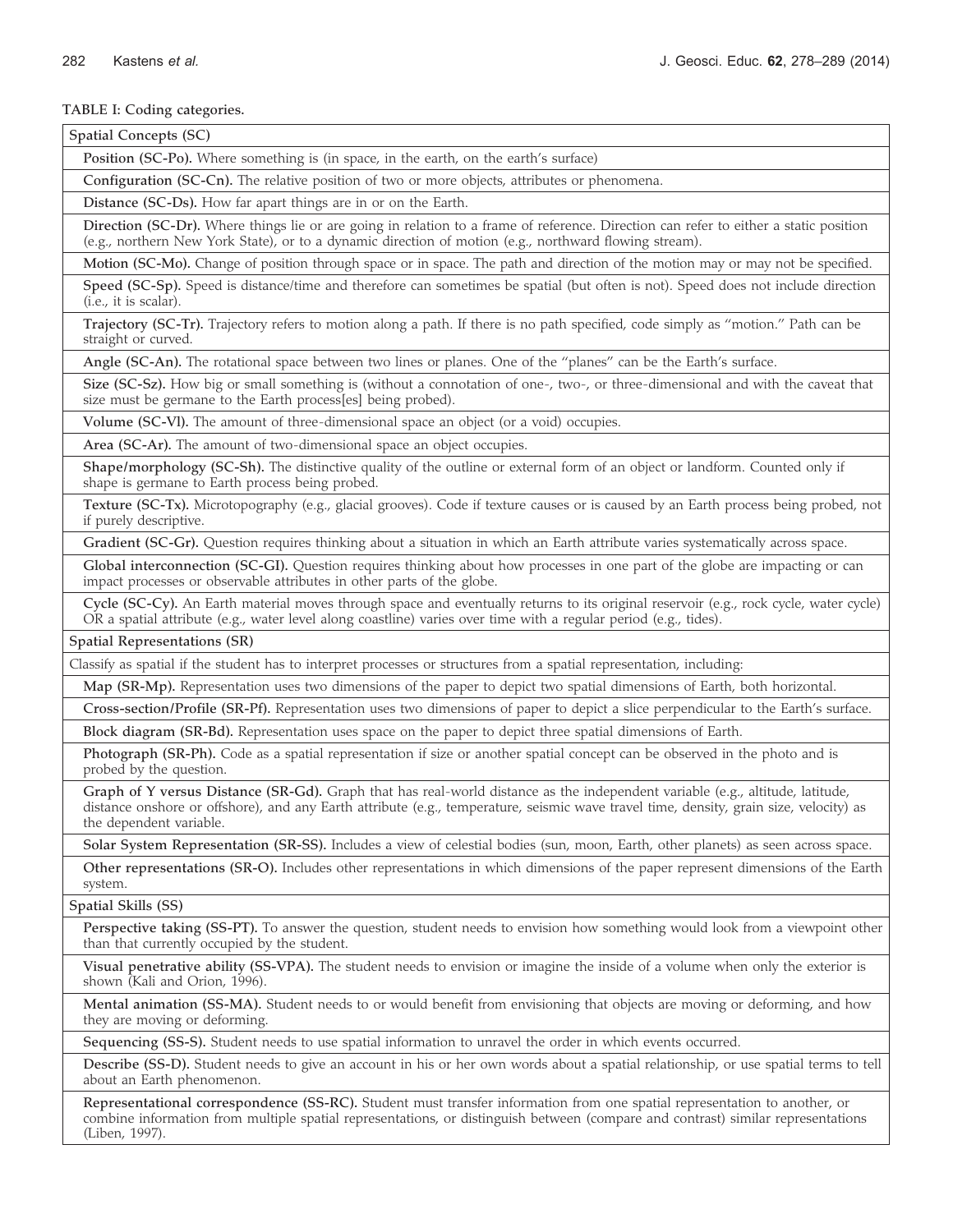

FIGURE 1: The abundance of spatial elements has varied somewhat from exam to exam. Considering that the exam makers have not explicitly targeted spatial thinking as a assessment goal, however, the abundance of spatial items seems impressively consistent. Each exam includes 50 multiple choice (MC) and 34 or 35 constructed response (CR) items.

photographs were only coded as spatial (SR-Ph) in cases where the question required using spatial information (e.g., size or shape) obtained from the photograph.

The Spatial Skills category was more heavily influenced by the prior literature on spatial thinking than were the SC or SR categories. Perspective-taking (SS-PT), mental animation (SS-MA), and representational correspondence (SS-RC) have long been studied by cognitive scientists (Linn and Peterson, 1986; Downs and Liben, 1991; Hegarty, 1992; Liben, 1997), and visual penetrative ability (SS-VPA) was thoroughly explored by previous geoscience education researchers (Kali and Orion, 1996; Titus and Horsman, 2009). Therefore we looked for—and found—these skills being exercised in Regents Earth Science items. The two coding categories that emerged from the data rather than the prior literature were Describe (SS-D) and Sequencing (SS-S).

We also found items that look or sound spatial at first glance, but that do not actually require students to think spatially. For example, in the January 2011 exam, question 26 is ''Which pie graph correctly shows the percentage of elements by volume in the Earth's troposphere?'' that includes the spatial term ''volume.'' However, the solution requires merely looking up a value in the Earth Science Reference Tables and does not exercise the student's understanding of the spatial attribute of volume. Such items were not coded as spatial. See the full coding schema in the supplemental material (available in the online version of the journal and at: http://dx.doi.org/10.5408/13-104s3) for further detail on exclusion criteria.

### Abundance of Spatial Elements

#### Overall Abundance

Across all 12 exams, 63.1% (641 of 1,016) of items contain at least one spatial element. Remarkably, the fraction of spatial items is virtually identical among multiple choice items 63.0% (378 of 600) and constructed response items 63.2% (263 of 416), and the abundance of spatial elements has not varied substantially from exam to exam over time (Fig. 1).

If an item is spatial at all, it is likely to have more than one spatial subcode. Most spatial items have three, four, or five subcodes, with the most codes per item being 12 (for one item only). Figure 2 shows examples of items with a moderate (5) and large (9) number of spatial subcodes.

#### Abudance of Spatialness by Geoscience Discipline

Regents exam items are not evenly distributed across the Geoscience subdisciplines (Fig. 3, upper). On the 12 coded exams, approximately half (49%) of the items concerned the solid Earth (geosphere). Astronomy (27%) and the fluid Earth (19% atmosphere and 5% hydrosphere) each comprised approximately a quarter of the items.

Astronomy items are the most spatial, with 73% of such items having one or more spatial elements (Fig. 3, lower). Hydrosphere items are the least spatial (53%). Atmosphere (62%) and geosphere (60%) are intermediate in their spatialness.

### Abundance of Coded Spatial Elements

The most common spatial concepts are configuration, position, motion, and direction (Fig. 4, upper), each of which appeared in more than 20% of exam items. The elements that lend themselves to a quantitative treatment (distance, angle, gradient, speed, size, volume, and area) are less abundant.

Spatial representations occurred in three venues: on the item prompt, on the answer sheet, and on the Earth Science Reference Tables. In some cases, students had to refer to multiple representations to answer the item. The spatial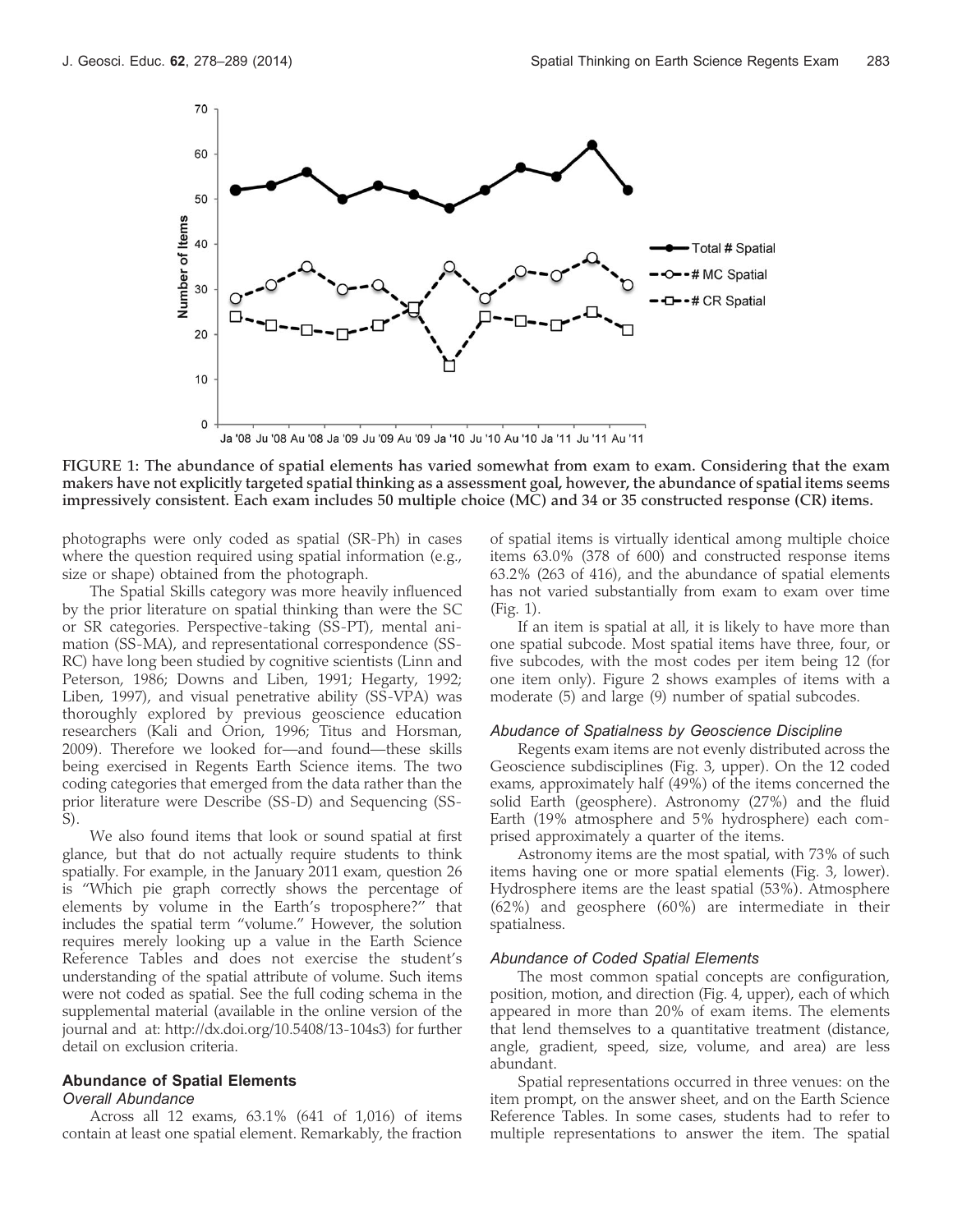

Base your answers to questions 78 through 81 on the cross section below, which shows the bedrock structure of a portion of the lithosphere. Letters  $A$  through  $D$  represent locations in the lithosphere.

34 The diagram below shows the Moon at four positions in its orbit around Earth as viewed from above the North Pole. The date of one of the four positions has been labeled.



Which photograph shows the appearance of the Moon as viewed by an observer in New York State on May 17, 2000?



### FIGURE 2: Example items, annotated with their spatial subcodes. Both examples shown have subcodes in all three categories.

representation category was dominated by maps, profiles, and solar system diagrams (Fig. 4, center). Block diagrams, which have featured prominently in geocognition research (Kali and Orion, 1996; Titus and Horsman, 2009), were only present in 4% of the items examined.

The most common spatial skill by far was mental animation, followed by representational correspondence and perspective taking (Fig. 4, lower). Describe was almost as common as perspective taking, which is notable since this code was only applied to constructed response questions. Sequencing shows up on virtually every exam, usually as one diagram with a cluster of related questions, but doesn't rise to a high statistical abundance. Visual penetrative ability is rarely assessed  $\left($  <1% of items) on the Earth Science Regents.

### Difficulty of Spatial Elements

For the June 2010 exam, the students in our 26 sampled schools scored lower for those items coded as spatial than they did for those items coded as nonspatial (Fig. 5): the mean percentage correct for spatial items was only 66.1%, whereas the mean percentage correct for nonspatial items was 72.8%, a statistically significant difference (2-tailed t-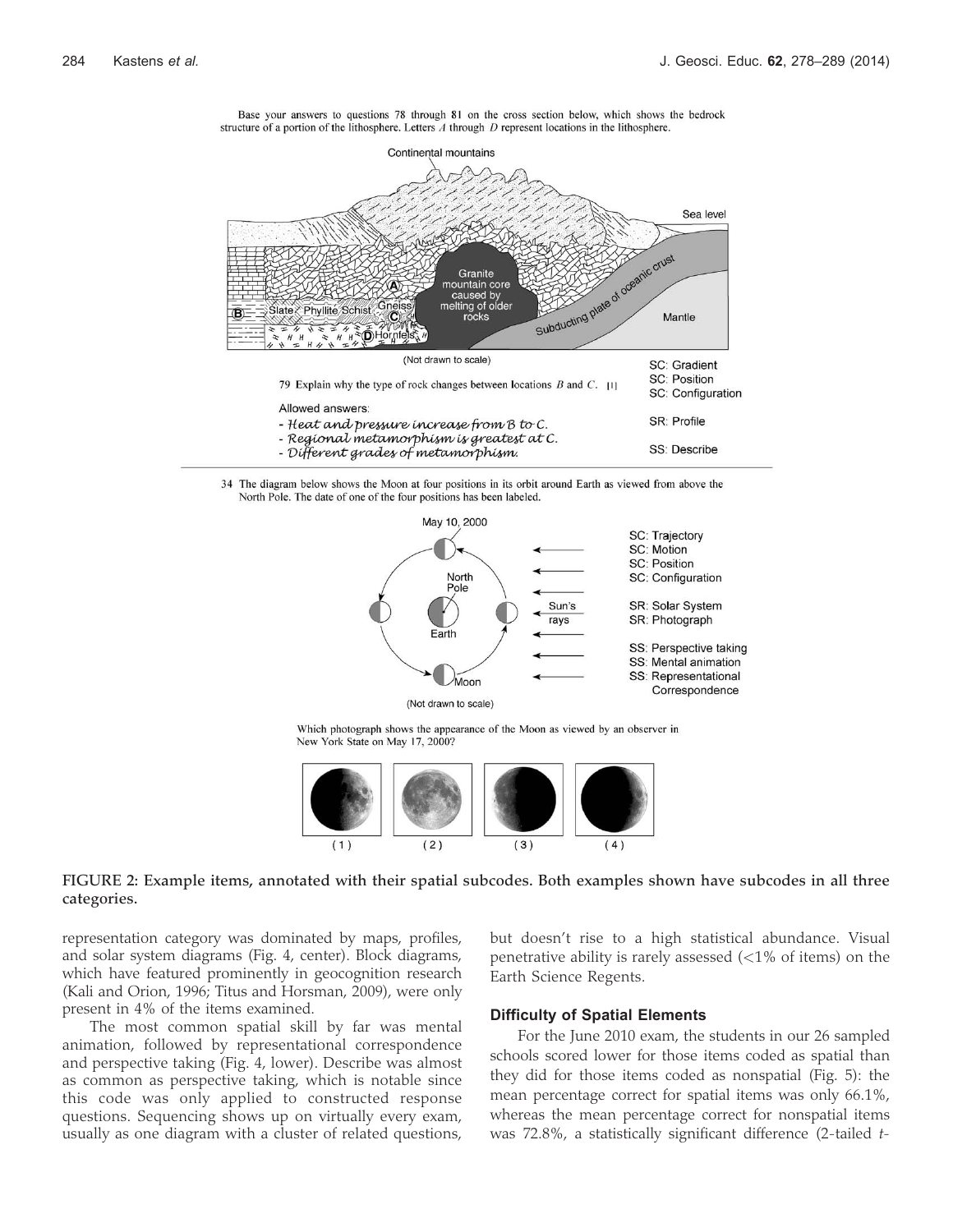

FIGURE 3: (Upper) The distribution of items by topic on the 12 examined exams. Astronomy and fluid earth (atmosphere + hydrosphere) each command approximately a quarter of the items, with solid Earth filling out the remaining half. (Lower) Abundance of spatial elements by geoscience subdiscipline. Spatial and nonspatial items are relatively more frequent in astronomy items and relatively less frequent in hydrosphere omy items and relatively less frequent in nydrosphere FIGURE 4: Graphs show the percentage of analyzed<br>than on the exam as a whole.

test,  $p = 0.04$ ). Focusing on the items that had the lowest percentage correct, 9 out of 10 of those items were spatial.

We also examined the difficulty of the items by spatial code. Although the item-to-item variability of student scores within a given code is highly variable, five spatial codes stood out as more difficult than the other spatial elements (Table II). These are the spatial concepts of Gradient and Trajectory, the spatial skills of Perspective Taking and Describing a spatial situation in one's own words, and the Solar System spatial representations.

### **DISCUSSION**

#### Abundance of Spatial Elements

The abundance of spatial elements, across all exams and both item types, is a striking aspect of our findings, and confirms the urgency of attention to spatial thinking among



exam items that fell within each spatial coding category, with individual items allowed to fall in multiple coding categories. (Upper) Among spatial concepts, configuration, position, motion, and direction were most abundant, occurring in more than 20% of items. (Middle) Map was by far the most abundant spatial representation. (Lower) Spatial skills, as we defined them, are not incorporated into test items as often as spatial concepts or spatial representations.

those responsible for planning and implementing Earth Science instruction. In considering this finding, the reader should keep in mind that our criteria for categorizing items as spatial were conservative, in that we excluded some items that involved ''spatial'' but not ''thinking,'' and also items involving ''spatialization'' of attributes that are not inherently spatial.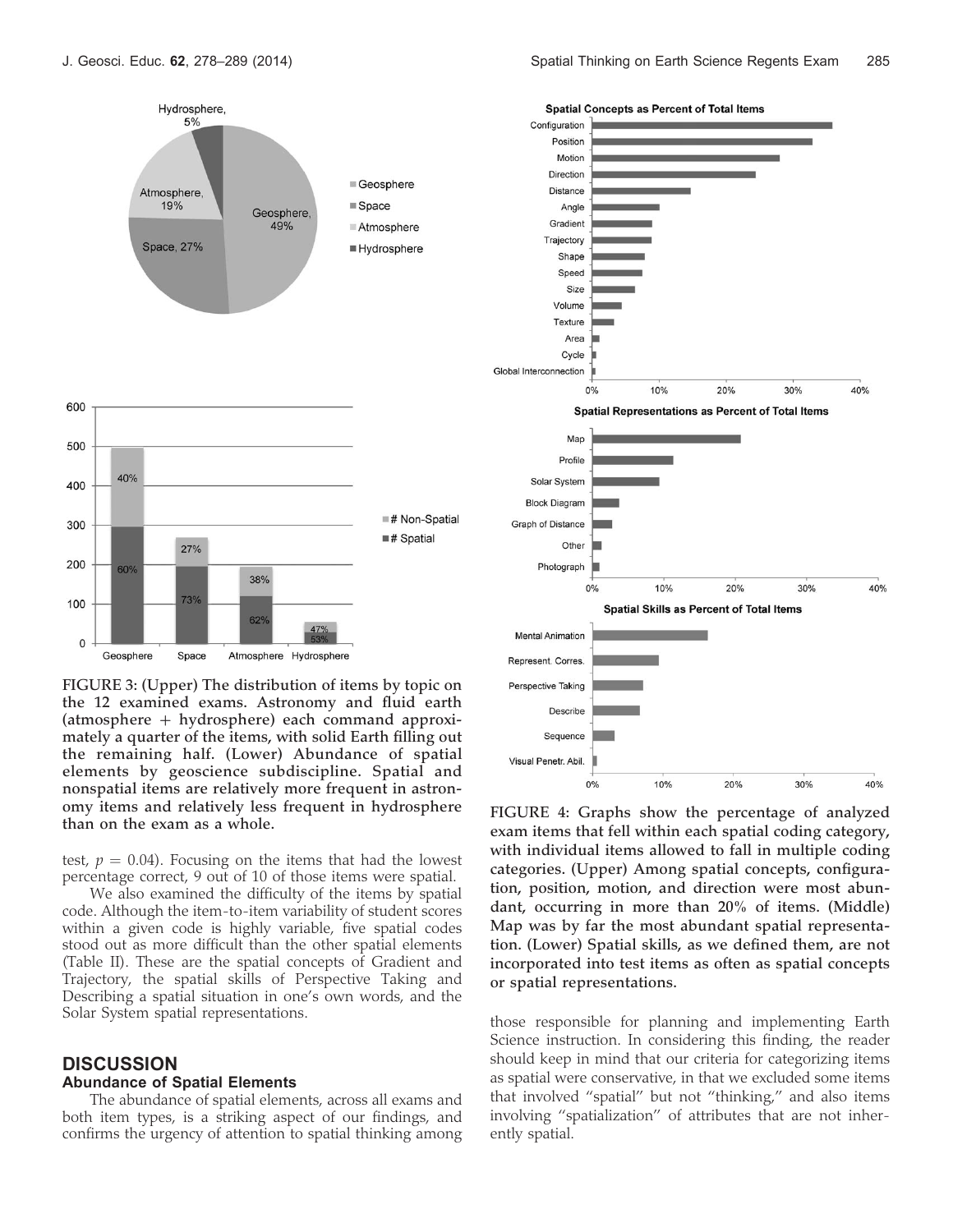

### Percent of students answering each item correctly

FIGURE 5: Each item on the June 2010 Earth Science Regents exam is represented by a bar; the height of each bar shows the percentage of the sampled population that answered that item correctly. Items coded as spatial are in the left cluster, and items coded as nonspatial are in the right cluster. Within each cluster, items are arrayed by item difficulty. On average, students scored lower on the spatial items than on the nonspatial items.

The consistency of the spatial component across exams suggests that the exam creation and vetting system is effectively and consistently producing exams that test for proficiency with spatial concepts, skills, and representations. This is true even though the guidance to item writers does not include specific mention of spatial thinking. This finding can be understood if the exam-writing process is viewed as a social construction created by a community of practice (Lave and Wenger, 1991) who share a common set of values.

The distribution of items by geoscience topic (Fig. 3, upper) was not the focus of our project, but is an interesting by-product. The observed distribution across all exam items is close to 50% Solid Earth, 25% Astronomy, and 25% Fluid Earth. This distribution may be of interest to teachers for course planning. Considering how important water quality and quantity issues are likely to be in the 21st century, the fraction of items devoted to hydrosphere (5%) seems to us to be too low.

The spatial concepts that lend themselves to a quantitative treatment (distance, angle, gradient, speed, size, volume, and area) are less abundant, which is consistent with the generally qualitative approach taken in precollege Earth Science instruction. The examples in the ''Process Skills: Mathematical Analysis'' section of the Physical Setting/Earth Science Core Curriculum document (NYSED, n.d.[a]) do specifically mention some quantitative spatial concepts, including gradient, shape, speed (velocity), size, and volume. However, our analysis shows that these are not as frequently assessed as some of the more qualitative spatial concepts.

No geoscientist will be surprised to find that SR:map is the most frequently assessed spatial representation, followed by SR:profile. In a science in which experimental manipulations are difficult or impossible for many important questions, geoscientists rely heavily on natural experiments in which a causal factor varies across space (Kastens and Rivet, 2008), and on the technique of trading space for time. Maps, profiles, and cross-sections are the tools by which such causally significant spatial patterns are conveyed, discussed, and reflected upon.

Among the spatial skills, the high frequency of mental animation (16% of all items analyzed, the most abundant

|                        | Number of Items | Mean (SD) % Correct | Difference From Mean |
|------------------------|-----------------|---------------------|----------------------|
| All spatial items      | 55              | 66.1 (14.3)%        |                      |
| SC: Trajectory         |                 | 52.3 $(5.3)\%$      | $-13.8\%$            |
| SR: Solar System       |                 | 57.4 (14.7)%        | $-8.6\%$             |
| SC: Gradient           |                 | $60.8(10.3)\%$      | $-5.3\%$             |
| SS: Describe           |                 | $61.6(10.7)\%$      | $-4.5\%$             |
| SS: Perspective Taking |                 | $61.8(11.8)\%$      | $-4.3\%$             |

TABLE II: Difficult spatial elements.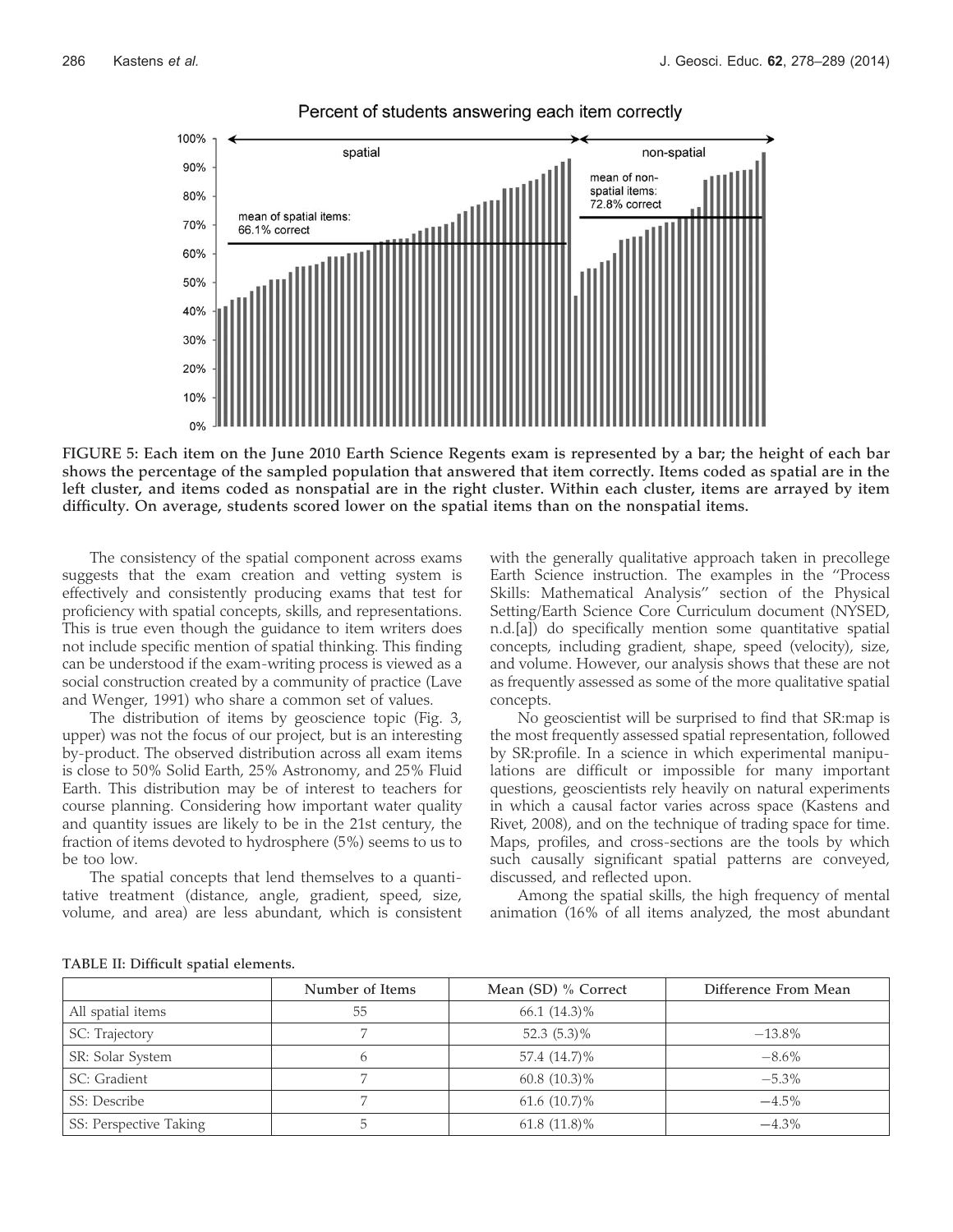spatial skill) reflects the prominence of dynamic processes in modern geosciences. It would be interesting to see whether the abundance of this spatial skill was lower in the Regents exams from the pre–plate tectonics era. Representational correspondence (comparing or combining information from two or more spatial representations) is the second most common spatial skill (9% of all items). This finding aligns with a study of the types of spatial tasks in elementary school geography workbooks, in which representational correspondence tasks far outnumbered production tasks, comprehension tasks, and metarepresentational tasks (Kastens et al., 2003). Visual penetrative ability is rarely assessed  $\langle$  <1% of items) on Regents Earth Science exams, although it is highly valued among geoscience professionals, and college geoscience professors strive mightily to develop this skill (e.g., Titus and Horsman, 2009).

# **Difficulty**

Our limited data set on student performance by item tells us that items requiring spatial thinking are not only common on the Earth Science Regents exams, but are also difficult for students. Particularly persuasive is the spatial/ nonspatial ratio on the hardest items: of the 10 lowestscored items on the June 2010 exam, 9 out of 10 were spatial. Both the abundance and challenge level of the spatial items are reasons for devoting more explicit attention to this form of thinking in teacher professional development and instructional materials design.

The spatial elements that emerged as being exceptionally difficult for our test population on the June 2010 exams resonate with the experience of Earth Science teachers and align with the psychological and education research literature. Gradient (SC-Gr) is one of the few concepts in Regents Earth Science exam that is regularly tested at a quantitative rather than qualitative level, with students being asked to calculate a gradient. Trajectory (SC-Tr) requires thinking about a dynamic system, with more constraints or influencers on the motion than for those items coded as merely SC-Mo (motion). Perspective taking (SS-PT) has been shown to be difficult by research in cognitive science (Downs and Liben, 1991). Describe (SS-D) is always a production task that requires students to generate spatial language from scratch, rather than choosing from among provided choices. Constructed response items in general tend to be more difficult than multiple choice items, and that seems to be the case for the Earth Science Regents (June 2010 CR items: 63.1% correct; MC items: 72.2% correct).

The fact that students have access to the Earth Science Reference Tables throughout the school year and on the exam allows the test constructors to include harder items than they could otherwise use, especially around the use of spatial representations. For example, item 17 from the January 2011 exam asks ''In which New York State landscape region have fossilized footprints of Coelophysis dinosaurs been found in the surface bedrock? (1) Allegheny Plateau, (2) Tug Hill Plateau, (3) Hudson-Mohawk Lowlands, (4) Newark Lowlands.'' Answering this question requires a multistep chain of reasoning that involves coordinating among several different kinds of spatial and nonspatial representations, including selecting the appropriate representations from the 16-page ESRT. The student must first

consult the ESRT timeline of ''Geological History of New York State" to ascertain that Coelophysis lived in the Triassic Period, use the ESRT ''Generalized Bedrock Geology of New York State" map to find the only area in New York with Triassic sediments, and then use the ESRT ''Generalized Landscape Regions of New York State'' map to determine that such sediments are found in the Newark Lowlands. This item was coded as SR: Map  $+$  SC: Position  $+$  SS: Representational Correspondence. Approximately one-third (208 of 641) of the spatial items used the ESRT.

### How to Apply These Findings to Improve Earth Science Education

New York's use of the Earth Science Reference Tables can serve as a model for other states as they move towards developing assessments aligned with the Framework for K– 12 Science Education (NRC, 2011) and the Next Generation Science Standards (NGSS). The Coelophysis example described above engages students in NGSS Practice 8: ''Obtaining, evaluating, and communicating information.'' They must figure out what information is needed, extract that information from amid a cacophony of intellectually and visually distracting irrelevant information, and then assemble bits of information into a chain of reasoning.

The most important utility for these findings may be in motivating Earth Science teachers, curriculum developers, designers, and implementers of professional development to be more attentive and explicit about spatial thinking in instruction and assessment. A model for curriculum developers can be found in Earth Science Puzzles: Making Meaning from Data (Kastens and Turrin, 2010), in which instances of spatial thinking (along with temporal and quantitative thinking) are explicitly called out in the pedagogical content knowledge guide that accompanies each activity. A model for designers of teacher professional development may be found in a workshop series developed by the authors of this paper (Kastens et al., 2012). Materials from the workshops can be found on line at www.earth2class.org/er/vc. The ideas that were most enthusiastically received by the workshop participants have been shared through a series of practitioners' articles (Kastens and Passow, 2012; Passow and Kastens, 2013; Roessel et al., 2013).

New York has stated the intention to move towards a data-informed model of school improvement, in which data from New York's standardized tests are used to derive information relevant to design of curriculum, instruction, and professional development (Love, 2002; Murray-Wilson, 2009; Alliance for Excellent Education, 2010). At present, this effort is at the stage of building databases, debugging user interfaces, and setting up school-based inquiry teams to monitor performance data of selected groups of lowperforming students. In the foreseeable future, however, we anticipate that patterns will emerge that students of some teachers do relatively well on some kinds of items and poorly on others. The most obvious patterns are likely to be content-based: for example, Ms. A's students do well on weather but poorly on rocks. We hypothesize that patterns will also emerge based on types of thinking processes, including quantitative reasoning and spatial reasoning. As such patterns emerge from the data analysis, professional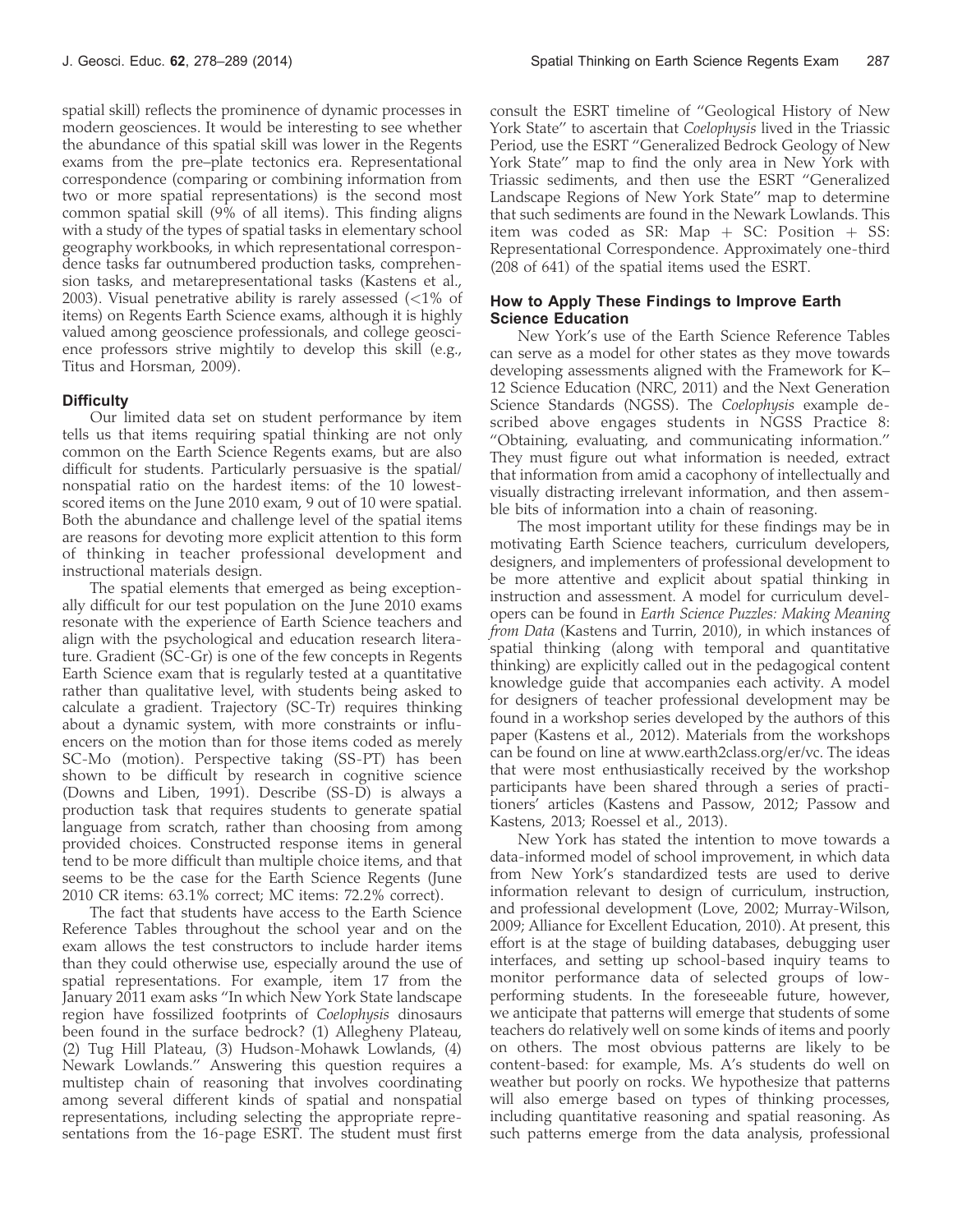development could support teachers whose students exhibit difficulties on items involving such skills.

In pointing out the potency of our findings for motivating Earth Science teachers, we wish to emphasize that although improving students' test performance may be the ''hook'' by which teachers are drawn to attend to spatial thinking, our claim in this paper is about far more than ''teaching to the test.'' The overwhelming evidence that spatial concepts, spatial skills, and spatial representations abound in geosciences (Kastens and Ishikawa, 2006; Liben and Titus, 2012; Reynolds, 2012), and that geoscientists excel at spatial tasks (Hegarty, 2010) has persuaded us that improving Earth Science students' spatial proficiency will benefit them well beyond any single course or test.

### Acknowledgments

We thank the Earth Science teacher participants in our professional development workshop series on ''Spatial Thinking in Earth Sciences'' and our project Advisory Board (Janice Gobert, Karl Grossner, Heather Hall, Pearl Solomon, Thomas F. Shipley, Ruth Krumhansl, and Mary Beth Wilson) for sharing their insights and suggestions. This project was funded by the National Science Foundation Geoscience Education program through grant GEO10-34994 to Columbia University.

# **REFERENCES**

- Alliance for Excellent Education. 2010. New York City's strategy for improving high schools: An overview. Available at http:// all4ed.org/reports-factsheets/new-york-citys-strategy-forimproving-high-schools-an-overview/ (accessed 2 October 2013).
- Baker, D., and Piburn, M. 1997. Constructing science in middle and elementary school classrooms. Needham Heights, MA: Allyn & Bacon.
- Contino, J. 2012. A case study of the alignment between curriculum and assessment in the New York State Earth Science standards-based system. Journal of Science Education and Technology, DOI 10.1007/s10956-012-9376-x.
- Contino, J., and Anderson, O.R. 2013. From prescribed curriculum to classroom practice: An examination of the implementation of the New York State Science Standards. Journal of Geoscience Education, 61:129–144.
- Downs, R.M., and Liben, L.S. 1991. The development of expertise in geography: A cognitive-developmental approach to geographic education. Annals of the Association of American Geographers, 8:304–327.
- Dyar, D. 2012. Commentary: Gender and geoscience specialization as a function of object and spatial visualization skills. In Kastens, K.A., and Manduca, C., eds., Earth & mind II: Synthesis of research on thinking and learning in the geosciences. Geological Society of America Special Publication 486. Boulder, CO: Geological Society of America, p. 79–84.
- Geography Education National Implementation Project. n.d. Available at http://genip.tamu.edu/ (accessed 1 October 2013).
- Gohm, C.L., Humphreys, L.G., and Yao, G. 1998. Underachievement among spatially gifted students. American Educational Research Journal, 35:515–531.
- Harvard Smithsonian Institution for Astrophysics. 1987. A private universe. Video. Available at www.learner.org/resources/ series28.html (accessed 15 April 2014).

Hegarty, M. 1992. Mental animation: Inferring motion from static

displays of mechanical systems. Journal of Experimental Psychology, 18:1084–1102.

- Hegarty, M. In press. Spatial thinking in undergraduate science education. Spatial Cognition & Computation.
- Hegarty, M., and Waller, D. 2004. A dissociation between mental rotation and perspective taking spatial abilities. Intelligence, 32:175–191.
- Kali, Y., and Orion, N. 1996. Spatial abilities of high-school students in the perception of geologic structures. Journal of Research in Science Teaching, 33:369–391.
- Karabinos, P. 2009. Enhancing 3-D visualization of structural geology concepts (Abstract). Geological Society of America Abstracts with Program, 41(7):197.
- Kastens, K.A. 2010. Commentary: Object and spatial visualization in geosciences. Journal of Geoscience Education, 58:52–57.
- Kastens, K.A., and Ishikawa, T. 2006. Spatial thinking in the geosciences and cognitive sciences. In Manduca, C., and Mogk, D., eds., Earth and mind: How geoscientists think and learn about the Earth. Geological Society of America Special Paper 413. Boulder, CO: Geological Society of America, p. 53–76.
- Kastens, K.A., Liben, L., Griffith, J., and Pistolesi, L. 2003. Students' misconceptions about the correspondences between a map and the terrain represented by the map. EOS, Transactions of the American Geophysical Union, 84 Fall Meeting Supplement: Abstract ED31B-1170. Available online at: http://www.ldeo. columbia.edu/~kastens/talks\_posters/posters/AGU2003.pdf (Accessed 14 October 2013).
- Kastens, K.A., Manduca, C.A., Cervato, C., Frodeman, R., Goodwin, C., Liben, L.S., Mogk, D. W., Spangler, T.C., Stillings, N.A., and Titus, S. 2009. How geoscientists think and learn. EOS, Transactions of the American Geophysical Union, 90:265– 266.
- Kastens, K.A., and Passow, M.J. 2012. Opening a conversation about spatial thinking in Earth Science. The Earth Scientist, 28(4):37–40.
- Kastens, K.A., Passow, M.J., and Pistolesi, L. 2012. Professional development to improve the spatial thinking of Earth Science teachers and students. Earth2Class program. Electronic resource available at http://www.earth2class.org/er/vc/ (accessed 1 October 2013).
- Kastens, K.A., and Rivet, A. 2008. Multiple modes of inquiry in Earth Science. The Science Teacher, 75:26–31.
- Kastens, K.A., and Turrin, M. 2010. Earth Science puzzles: Making meaning from data. Washington, DC: National Science Teachers Association.
- Kozhevnikov, M., Kosslyn, S., and Shephard, J. 2005. Spatial versus object visualizers: A new characterization of visual cognitive style. Memory and Cognition, 33:710–726.
- Ladd, G.T. 1972. An analysis of the inquiry level of New York State Earth Science Regents examinations (1960–1971). Science Education, 56:97–101.
- Lave, J., and Wenger, E. 1991. Situated learning: Legitimate peripheral participation. Cambridge, UK: Cambridge University Press.
- Libarkin, J., Petcovic, H., and Hambrick, D. 2009. Geoscientific expertise and spatial visualization (Abstract). Geological Society of America Abstracts with Program, 41(7):196.
- Liben, L. 2006. Education for spatial thinking. In Renninger, K.A., and Sigel, I.E., eds., Handbook of child psychology, 6th ed., vol. 4: Child psychology in practice. Hoboken, NJ: Wiley, p. 197–247.
- Liben, L.S., 1997, Children's understanding of spatial representations of place: Mapping the methodological landscape. In Foreman, N., and Gillett, R., eds., Handbook of Spatial Research Paradigms and Methodologies, vol. 1: Spatial cognition in the child and adult: East Sussex, UK: The Psychology Press (Taylor & Francis Group), p. 41–82.